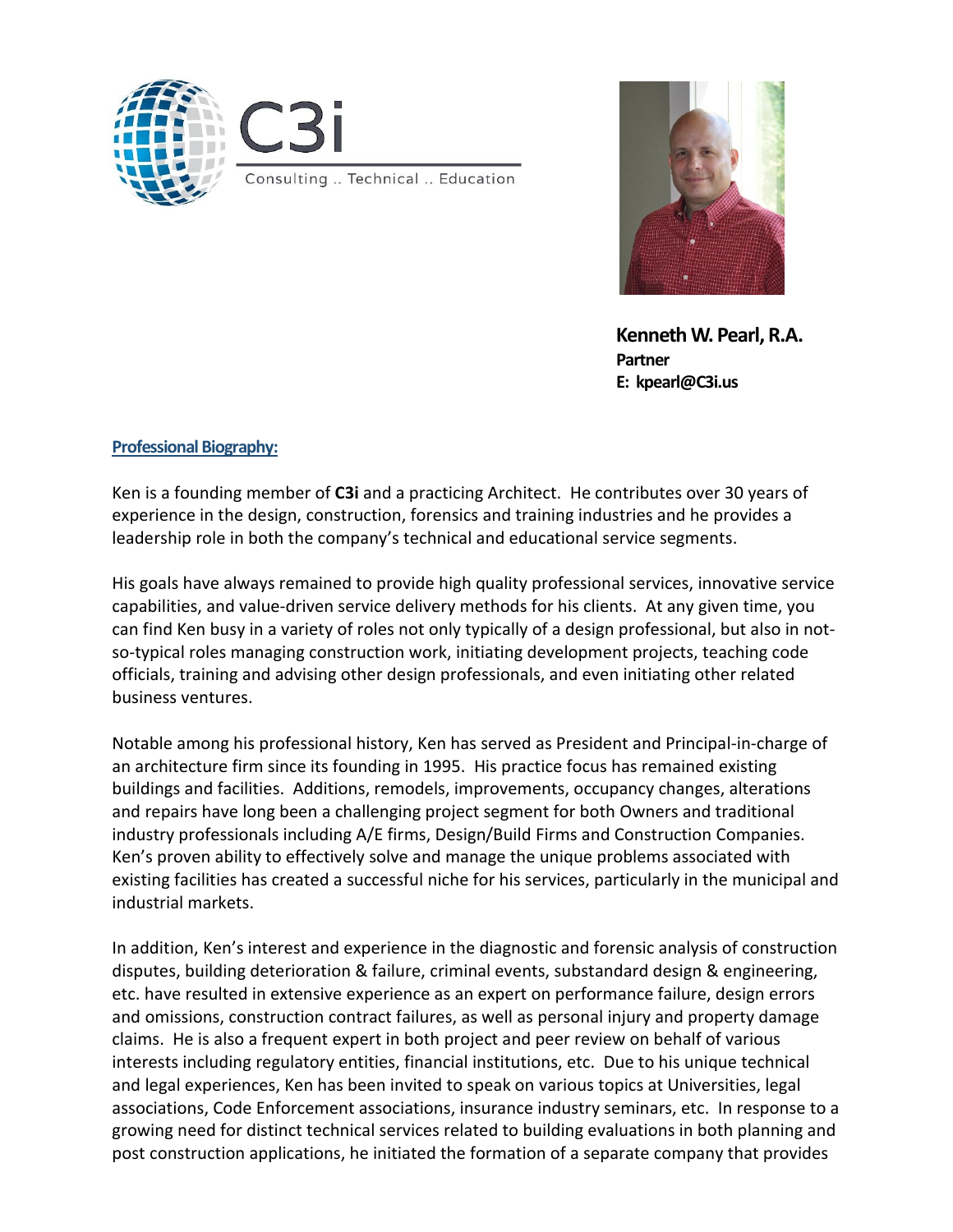forensic, prevention and training services related to building durability and performance failure challenges. Clients include Building Owners, Law Firms, Design & Engineering Professionals, Construction Service Providers, Insurance Professionals, and others with interests and investments in building performance outcomes. The firm provides advanced expertise in not only the technical engineering and construction issues that affect building performance, but also the more holistic view of individual, team and standards of car performance issues that affect building performance as well.

In addition, Ken has taken a growing leadership role in his commitment to modernizing the Design Professional's value in today's competitive design and construction markets. His innovative approach to combine the Architect's traditional heritage with the Builder's at-risk performance has resulted in more flexible and results-orientated service capabilities for clients and their unique needs. His master builder philosophy provides a flexible single-source project delivery service that can include Architecture, Construction Management, Construction Contracting, Development, and Project Management. Depending on the unique needs and priorities of Owners, Ken formed a sister company in to his AE practice that focused on the needs of Owners seeking At-Risk and/or more comprehensive project delivery services.

And more recently, Ken has served as a founder of a company that provides professionally accredited continuing education services for design professionals in both web-based and live event formats.

Prior to establishing his Ownership interests in design, construction, forensic and education companies, Ken successfully served a variety of clients as a staff Project Manager for both Buffalo and Rochester, NY-based Architectural and Engineering firms. His list of past and current clients includes numerous Building Owners, Government Officials, Facility Managers, Plant Engineers, General Contractors, Construction Managers, Lawyers, and fellow Architecture and Engineering Design Professionals. Specific project experiences represent a diverse array of building types and the services provided have included all phases of project development from pre-design to post-construction evaluations and investigations. He has successful experience serving clients both as a primary consultant and as a member of a consulting team that includes other engineering and construction professionals.

Prior to entering the fields of Design and Construction, Ken served as an energy conservation and building performance specialist with a major public utility company. During his service time, he became trained as an *Energy and Auditor Specialist* under the United States Department of Energy.

Ken's roots in Architecture began as the son of a self-employed remodeling contractor. Following his university studies, he later gained experience working in various employment including commercial construction, residential home building, school district facilities engineering, municipal buildings & grounds, and public utility consulting. His career in the Design Profession began with typical experiences for a young intern and evolved into very unique expertise and values. Still, the influence of his father to combine the science of engineering and the skill of building with the creativity of architecture remains the foundation of his C3i practice philosophy.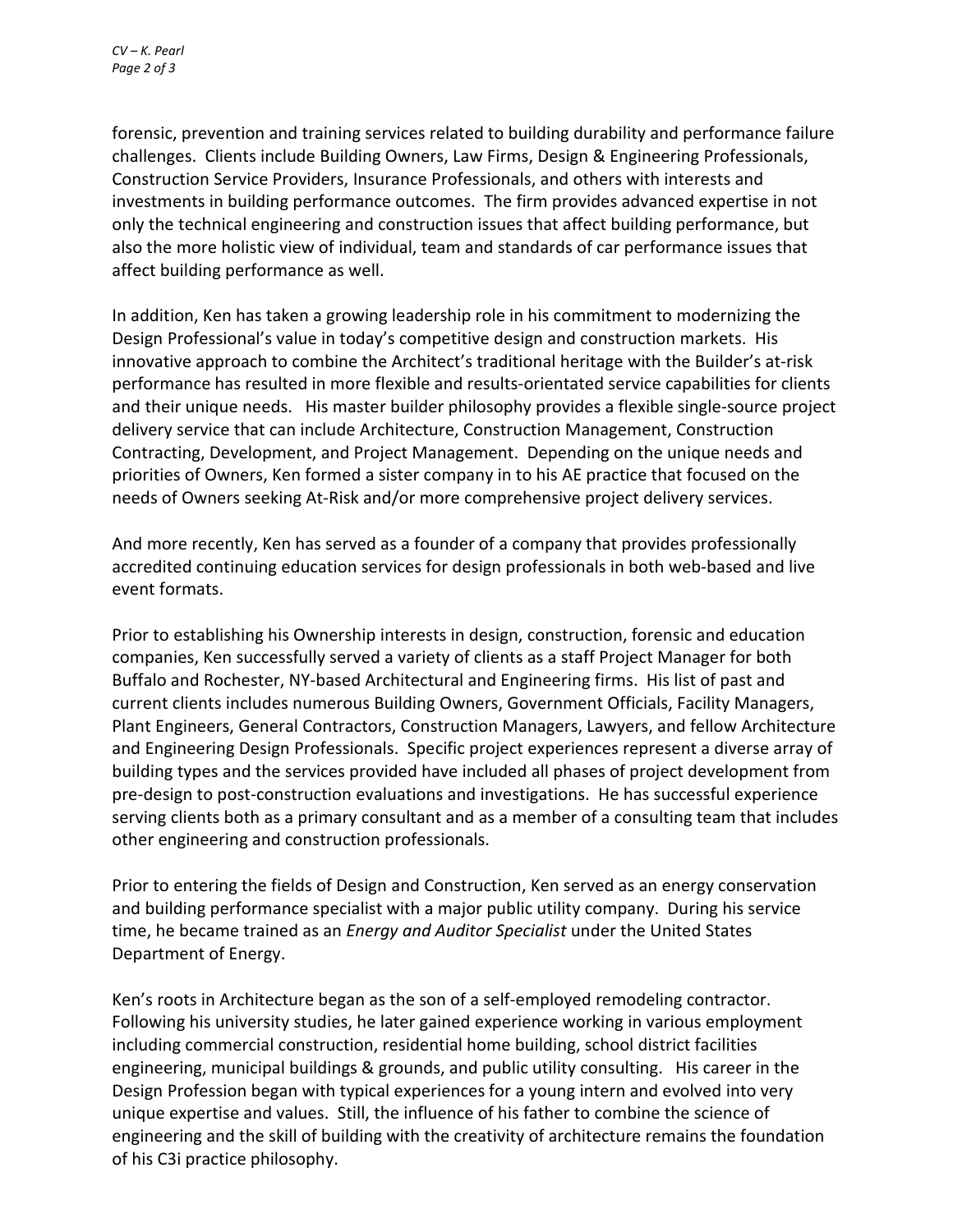*CV – K. Pearl Page 3 of 3*

#### Professional Experience:

32 Years

## Professional License:

Registered Architect: New York State Reg. No. 025221

### Business Interests:

| Partner -   | C3i                                   |
|-------------|---------------------------------------|
| President - | Architecture Unlimited, LLC           |
| President - | AUbuild, LLC                          |
| Partner -   | <b>Building Science Services, LLC</b> |
| Partner -   | Pearl Holdings, PC                    |
| Partner -   | <b>Eclipse Programs</b>               |

### Education:

Construction Technology Studies - Rochester Institute of Technology Bachelor of Science, Environmental Design - State University College at Buffalo Center for Entrepreneurial Leadership **Franklin** - State University at Buffalo

- 
- 
- 

# Professional Affiliations *(Past & Present)*:

American Institute of Architects American Institute of Architects – Continuing Education Provider Association for Facilities Engineers Coalition of Design Professionals Design/Build Institute of America National Roofing Contractors Association National Association of Industrial and Office Properties Niagara County Workforce Investment Board New York State Dept. of State, Code Division – Certified Continuing Education Provider North Tonawanda Planning Commission St. Mary's R.C. Church of Swormville – Building Committee Co-Chair / Exec. Committee Member

### Awards & Recognition:

- National Marvin Windows Yellow Rose Recognition Award
- Featured Architect *Builder/Architect* Magazine (*As Architect*)
- Featured Building and Fire Codes Expert in nationally distributed educational video *The Rosa's Home Center Fire: Solving the Mystery of an Unnecessary Fire Death*
- Featured Architect *Builder/Architect* Magazine (*As Builder*)